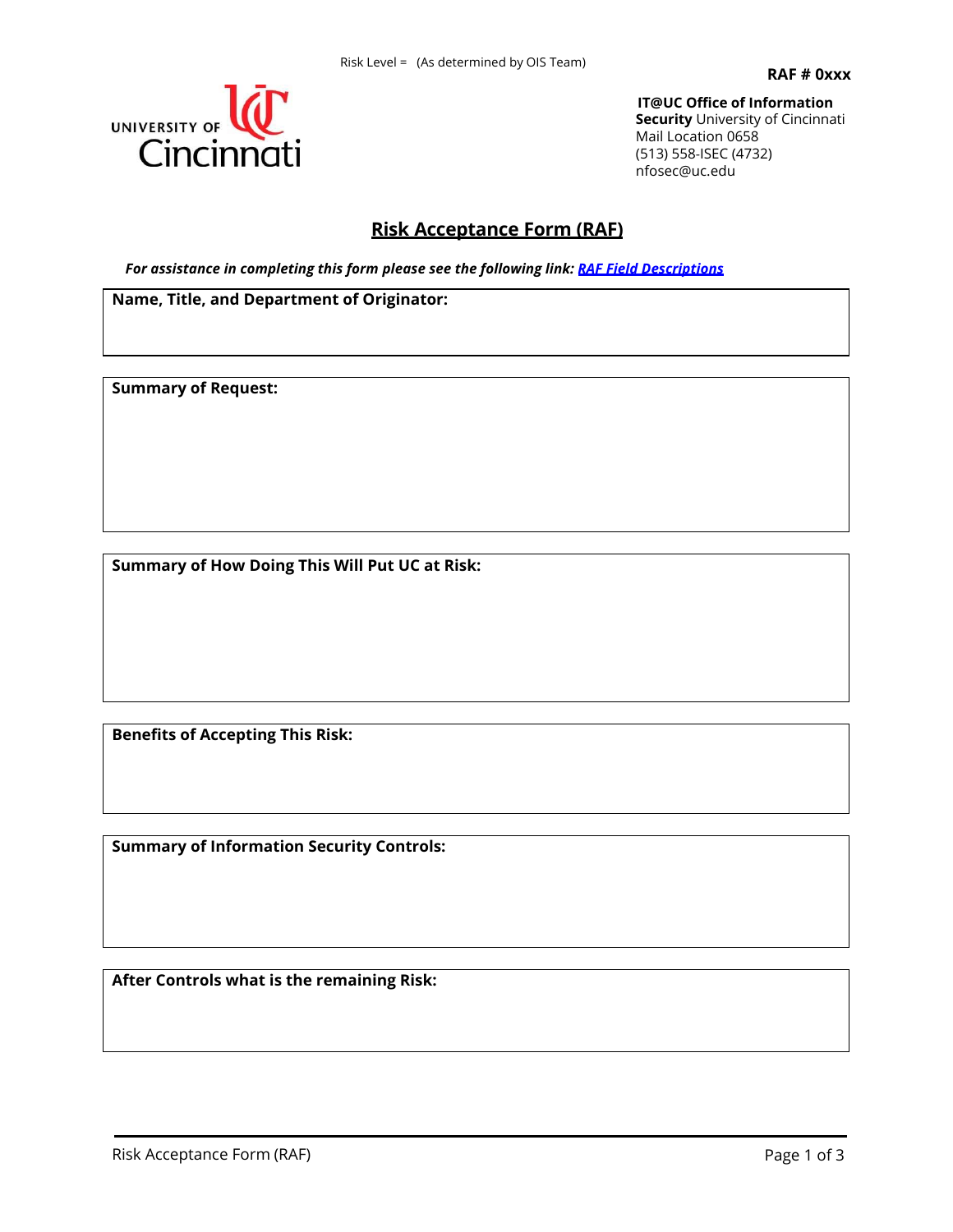| Business Owner (Vice President or Dean, or their designee) Decision:                                                                                                                                                                                                                                                                                                             |  |  |
|----------------------------------------------------------------------------------------------------------------------------------------------------------------------------------------------------------------------------------------------------------------------------------------------------------------------------------------------------------------------------------|--|--|
| Please make a selection below, along with providing your signature at the bottom of this page.<br>The Vice President or Dean, or their designee, is required to accept responsibility for the risks<br>associated with this exception to UC policies and standards.                                                                                                              |  |  |
| Yes, with reduced Scope. I accept responsibility for the outstanding risk related to the<br>deployment provided use is reduced and limited.<br>List Scope restraints here:                                                                                                                                                                                                       |  |  |
|                                                                                                                                                                                                                                                                                                                                                                                  |  |  |
| $\Box$ Yes, for temporary period while controls are improved. I accept responsibility for the<br>outstanding risks related to the deployment and use of this application or service; however, I find<br>the current level of control inadequate. I would like work to begin to improve controls as noted<br>below. List timing constraints here and/or controls requested:       |  |  |
|                                                                                                                                                                                                                                                                                                                                                                                  |  |  |
| Unqualified Yes. I understand and accept responsibility for the outstanding risk related to<br>the deployment and use of this application or service for the requested scope and timeframe. I<br>find the current controls adequate, additional controls need not be applied. (This RAF will be<br>reviewed and approved by the business owner and OIS team on an annual basis). |  |  |
| $\Box$ I understand that compliance with university policies and standards is expected for all<br>organizational units, information systems and communication systems.                                                                                                                                                                                                           |  |  |
| No. I find the residual risk greater than the potential business benefit. This risk acceptance<br>request is denied.                                                                                                                                                                                                                                                             |  |  |
| I understand the risks documented in this form. I also understand that this exception may<br>be revoked during any phases of the executive approval process, and may be subject to<br>internal audits.                                                                                                                                                                           |  |  |
| Signature of responsible person<br>Date                                                                                                                                                                                                                                                                                                                                          |  |  |
| Printed name of responsible person                                                                                                                                                                                                                                                                                                                                               |  |  |
|                                                                                                                                                                                                                                                                                                                                                                                  |  |  |